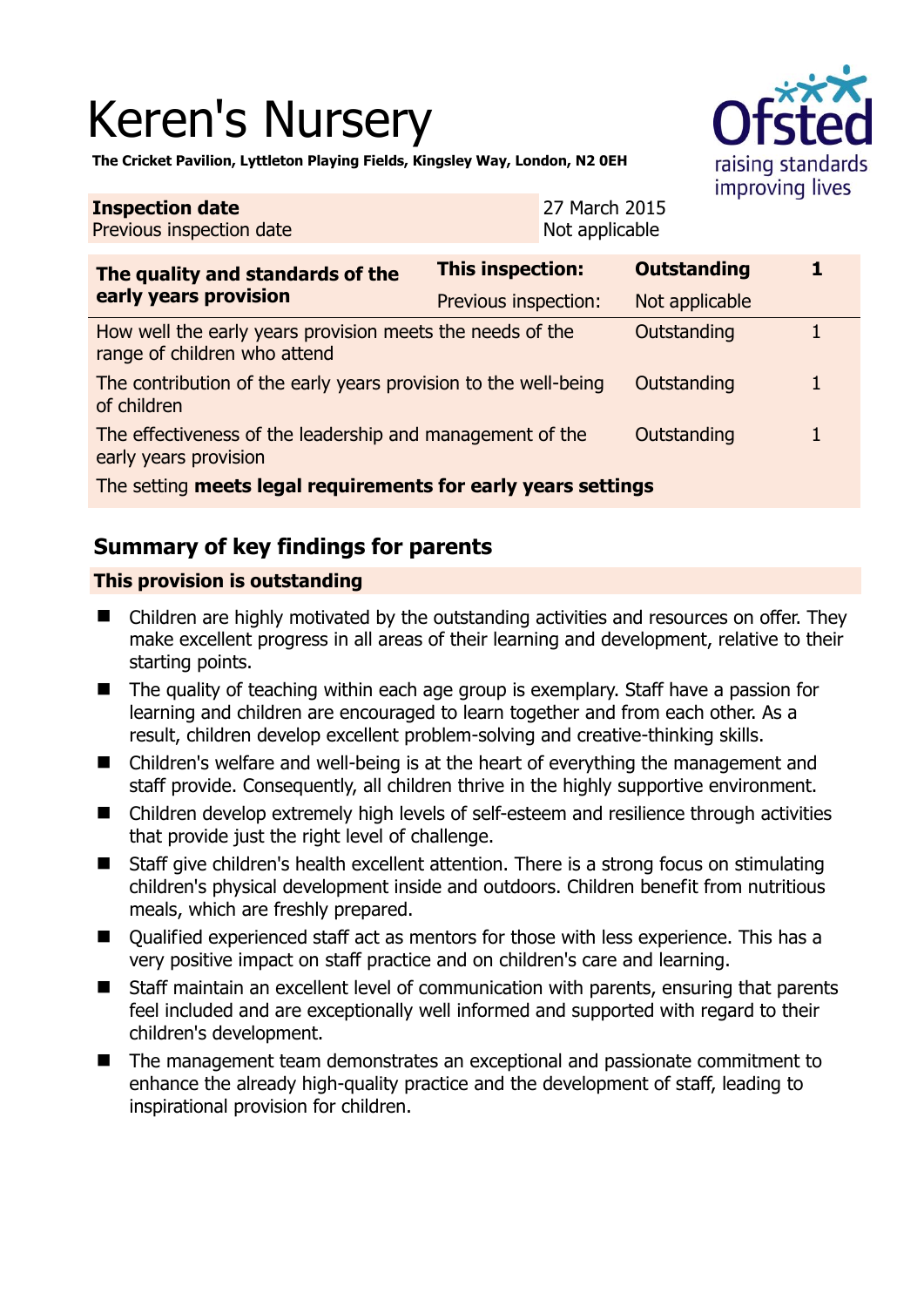## **What the setting needs to do to improve further**

#### **To further improve the quality of the early years provision the provider should:**

■ extend opportunities for older children to increase their independence further, such as through organising more effective presentation and accessibility of books.

#### **Inspection activities**

- The inspector observed children during activities indoors and outside.
- The inspector observed the quality of teaching and the impact of this on children's learning.
- $\blacksquare$  The inspector held a meeting with the management and sampled relevant documentation.
- The inspector spoke to a selection of parents during the inspection and took account of their views.
- The inspector carried out a joint observation with the manager and a member of staff.

#### **Inspector**

Tracey Dawson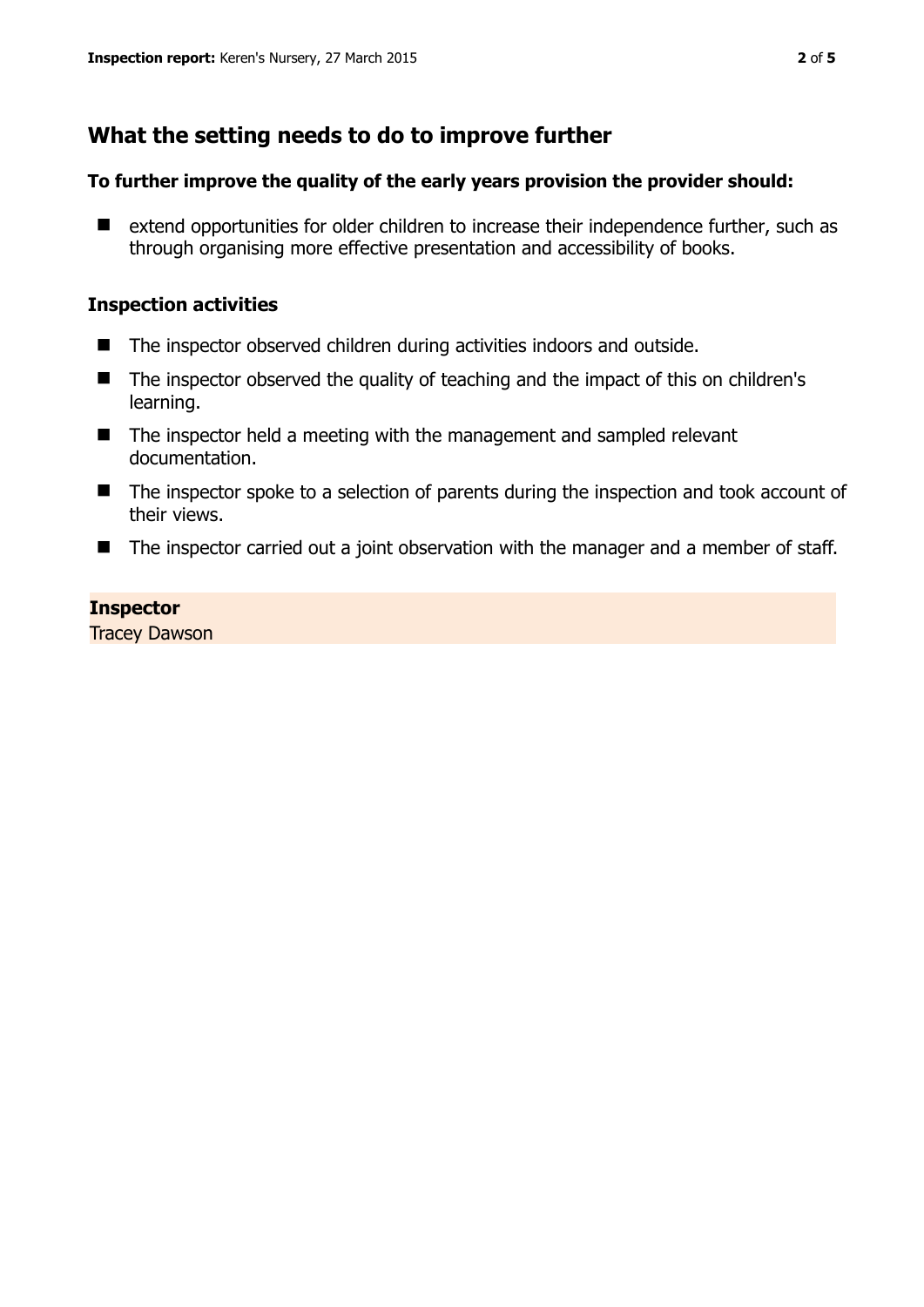## **Inspection findings**

#### **How well the early years provision meets the needs of the range of children who attend. This is outstanding**

Staff have an extremely strong knowledge of all areas of learning and demonstrate a passion to build upon their outstanding teaching skills. As a result, children remain engaged in learning for extended periods, supported by staff's skilful interactions. Staff use the outside area effectively to offer exciting challenging activities, including a workbench with real tools, planting and growing opportunities, and a wide range of inspiring physical equipment. Staff give children's language development high priority, including for children whose first language is not English. They use props, such as puppet shows, to increase vocabulary and provide many singing activities. There is a wide variety of books available inside and outdoors, which help staff to promote children's growing independence. However, in the older children's area, staff do not display books as inspiringly as other resources. Staff offer rich and varied experiences where all children, regardless of their starting points, make excellent progress. As a result, all children are motivated and keen learners, developing the skills they will need at school.

#### **The contribution of the early years provision to the well-being of children is outstanding**

Children are extremely confident because they feel safe and secure and are cared for exceptionally well. Staff carry out care practices in a kind and effective manner, supporting children's emotional security and their self-respect extremely well. Children settle quickly and at their own pace with sensitive and caring staff. The management and staff ensure there are very high levels of safeguarding, child protection and hygiene to fully promote children's safety and well-being. Staff are excellent role models and children's behaviour is exemplary. Children demonstrate high levels of interest and curiosity. For example, they recently watched chicks hatch through a web cam so all the children in the different rooms could follow and discuss the chick's progress.

#### **The effectiveness of the leadership and management of the early years provision is outstanding**

The management and staff share a passion and commitment to deliver outstanding care and learning opportunities. Every child's progress is tracked and, where needed, focused support is swiftly provided. Management have an excellent understanding of all the requirements of the Early Years Foundation Stage. Staff recruitment and induction processes are exemplary. All staff have an extremely comprehensive understanding of child protection issues, policies and procedures. Regular and robust staff supervision and coaching ensures the consistency of outstanding practice. Staff receive a high level of external and internal training, which has recently had a very positive impact on children's physical development. Self-evaluation processes are extremely effective in ensuring any necessary changes are made. Parents speak extremely highly of the staff and the nursery.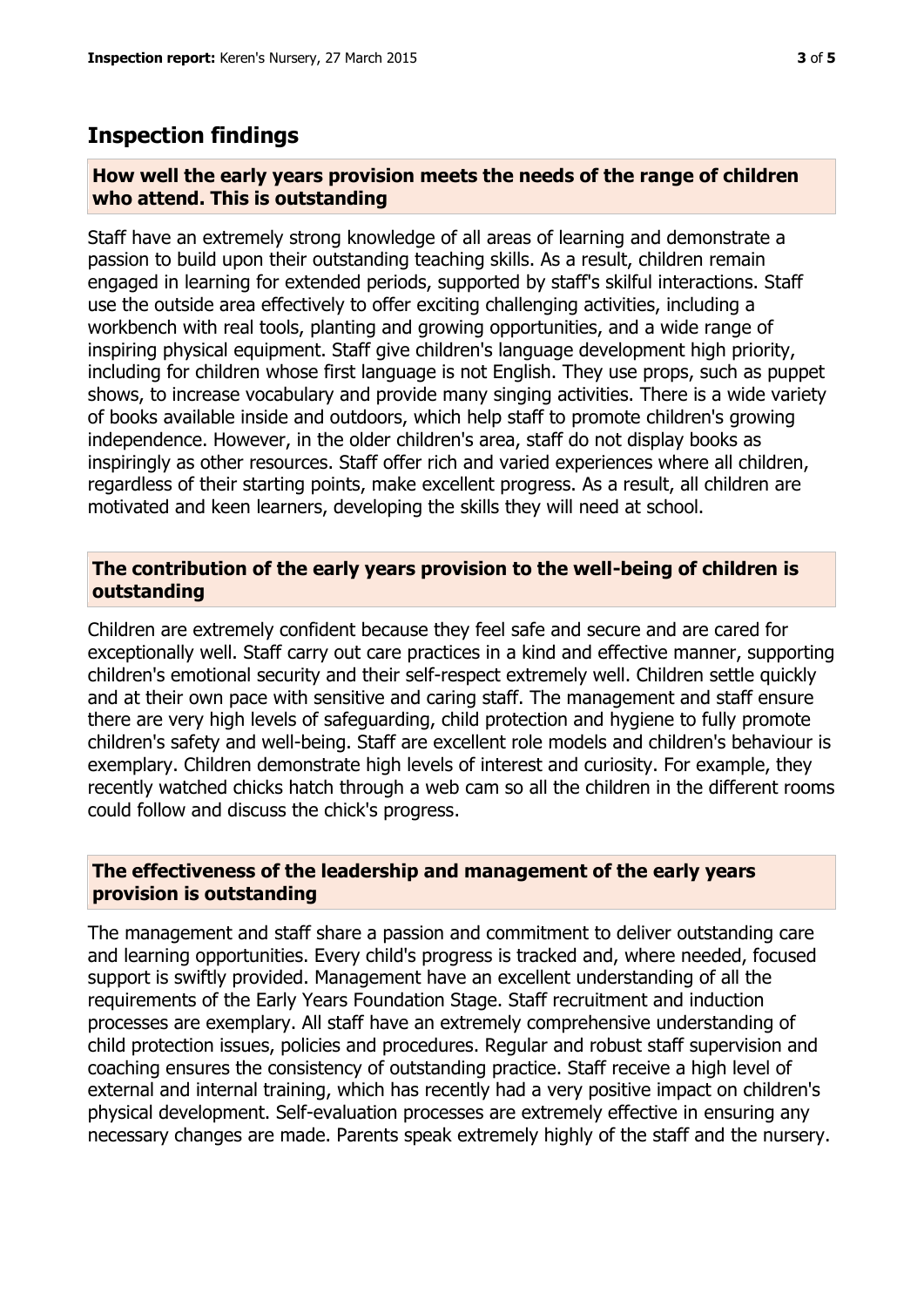## **Setting details**

| Unique reference number       | EY412309                 |  |
|-------------------------------|--------------------------|--|
| <b>Local authority</b>        | <b>Barnet</b>            |  |
| <b>Inspection number</b>      | 946179                   |  |
| <b>Type of provision</b>      | Full-time provision      |  |
| <b>Registration category</b>  | Childcare - Non-Domestic |  |
| <b>Age range of children</b>  | $0 - 8$                  |  |
| <b>Total number of places</b> | 60                       |  |
| Number of children on roll    | 58                       |  |
| <b>Name of provider</b>       | Keren's Gan Limited      |  |
| Date of previous inspection   | Not applicable           |  |
| <b>Telephone number</b>       | 0208 4559646             |  |

Keren's Nursery originally registered in 2004 in domestic premises and re-registered in 2010 to operate from non-domestic premises. The nursery is primarily a Jewish nursery. It operates from a cricket pavilion situated in the London Borough of Barnet. The nursery is open each Monday to Thursday 8am to 6pm and Friday 8am to 2pm. The group employs 17 members of staff; 13 of whom hold appropriate early years qualifications of which the majority are at level 3. The nursery is in receipt of funding for free early education for children aged three and four years.

This inspection was carried out by Ofsted under sections 49 and 50 of the Childcare Act 2006 on the quality and standards of provision that is registered on the Early Years Register. The registered person must ensure that this provision complies with the statutory framework for children's learning, development and care, known as the Early Years Foundation Stage.

Any complaints about the inspection or the report should be made following the procedures set out in the guidance 'Complaints procedure: raising concerns and making complaints about Ofsted', which is available from Ofsted's website: www.gov.uk/government/organisations/ofsted. If you would like Ofsted to send you a copy of the guidance, please telephone 0300 123 4234, or email enquiries@ofsted.gov.uk.